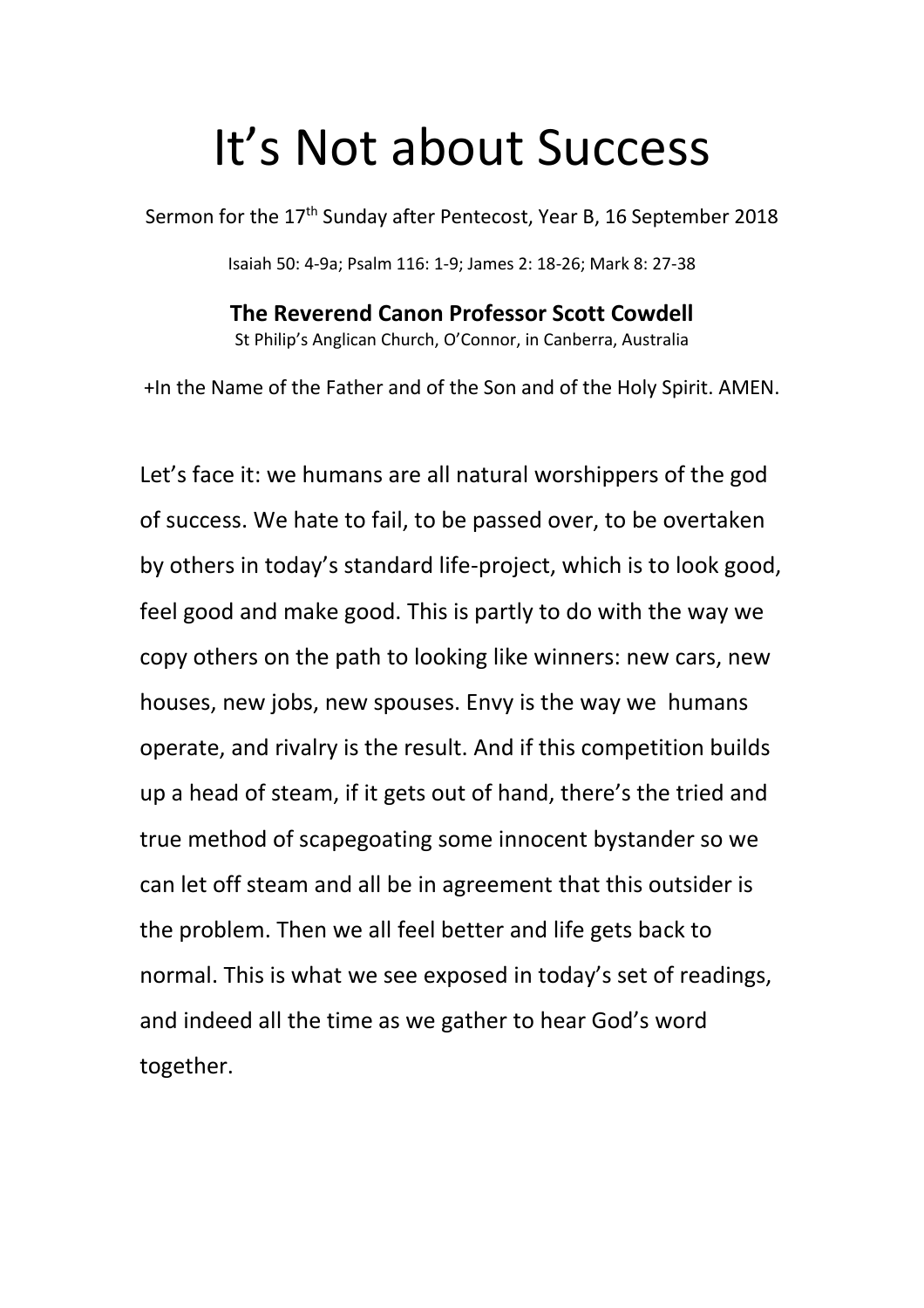Look at Peter in today's Gospel, as the superlatives start coming thick and fast from the crowd about who Jesus is: John the Baptist, or Elijah, or one of the prophets back from the dead. 'No', says Peter, swept up in the moment, 'I can top that: he's the Messiah, the Son of God'. In other words, 'our boy is number one, better than all the rest, and so we who follow him are better than all the rest'. Do you see where this is going? Here we see revealed the rivalry at the heart of all sorts of religious conflicts, and still today. No wonder Jesus is having none of it. He commands Peter to be quiet and stop talking like this. It's not that Jesus isn't the Messiah. Rather, it's that Jesus is redefining who the Messiah is, and who God is, and what success is, and who we are. He's opting out of the game of tit for tat, of 'I'm better than you'—the game that escalates so naturally and leads to so many of the world's problems. 'If this is all you understand Messiah to mean', Jesus replies, 'then it would be better if you kept quiet about it'.

So Jesus warns off all his zealous followers, then and now, who want to big-note him, and themselves, by putting others down. If Jesus is Lord, friends, then that's good news for all the faiths and all the religions, not bad news, because on Planet Jesus the God we meet is *for all of us against none of us*, a God who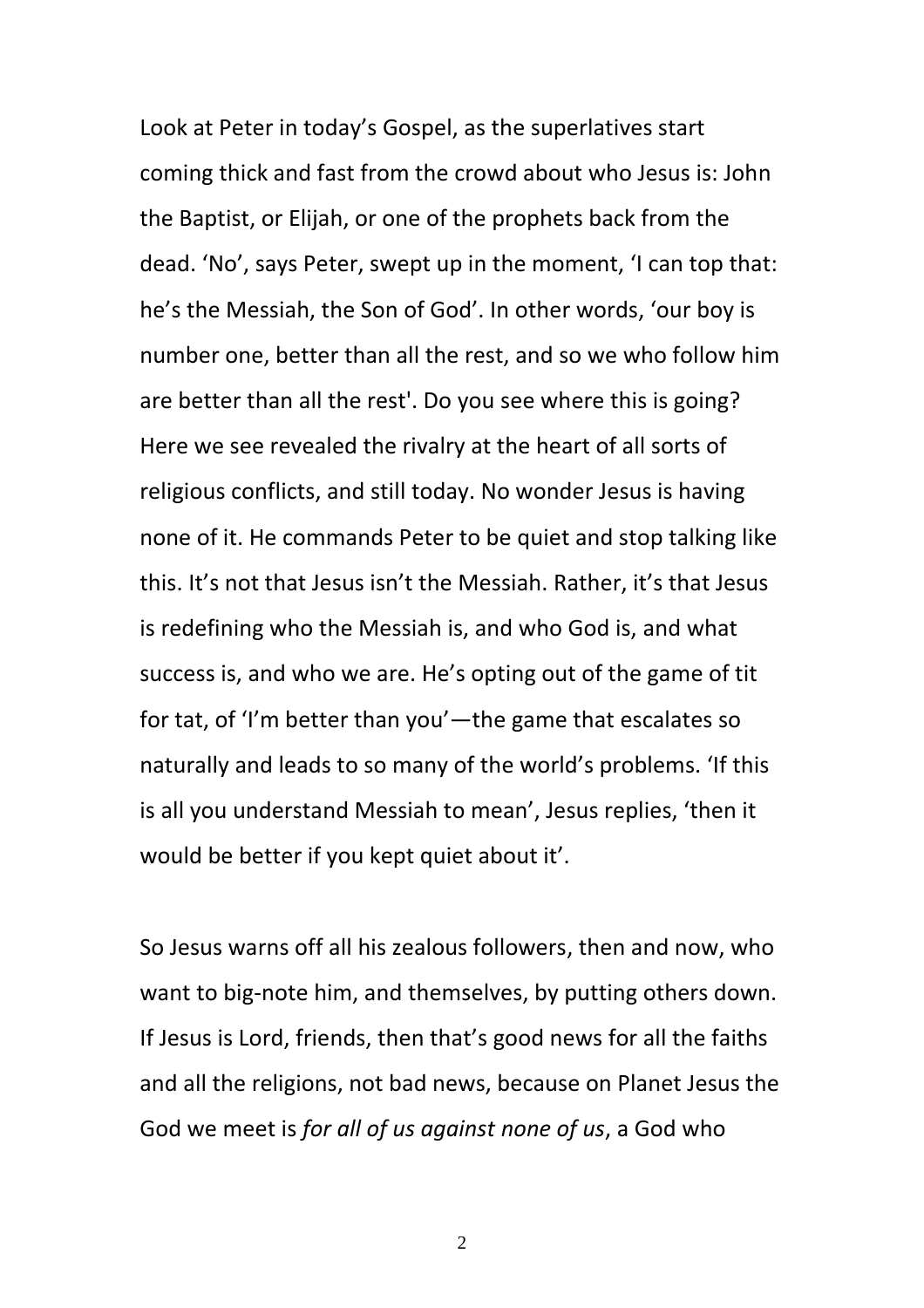wants to lead us beyond envy and rivalry to a new way of being human.

Now, friends, for you and for me, we have to act as if we believe this in the way we live our lives. This is the faith *with* works that our epistle today demands. The faith Jesus commends isn't a comfortable idea, a static place of certainty, smug and self-contained. Rather, it's an open place of risk where we show the world a different way. Christian faith isn't a deposit of self-assured certainty as much as a habit of mind and action—faith lives in our hearts and our muscles, you can read it off our daily planners and our credit card statements; it's not a preserve of the mind but the shape of an active life committed to making a difference.

Such genuine Christian faith needs to be lived out, and it means rejecting the God of success. This is why mature Christianity makes you tough. It allows you in time to rise above the diagnosis of cancer, that means the dream is over. It helps you pick yourself up and dust yourself off after you've fallen on your face—losing a job through your own stupidity, for instance, or a marriage. It allows you to learn from your mistakes rather than spend a lifetime nursing hurts and coddling a bruised ego. Christianity is red meat for robust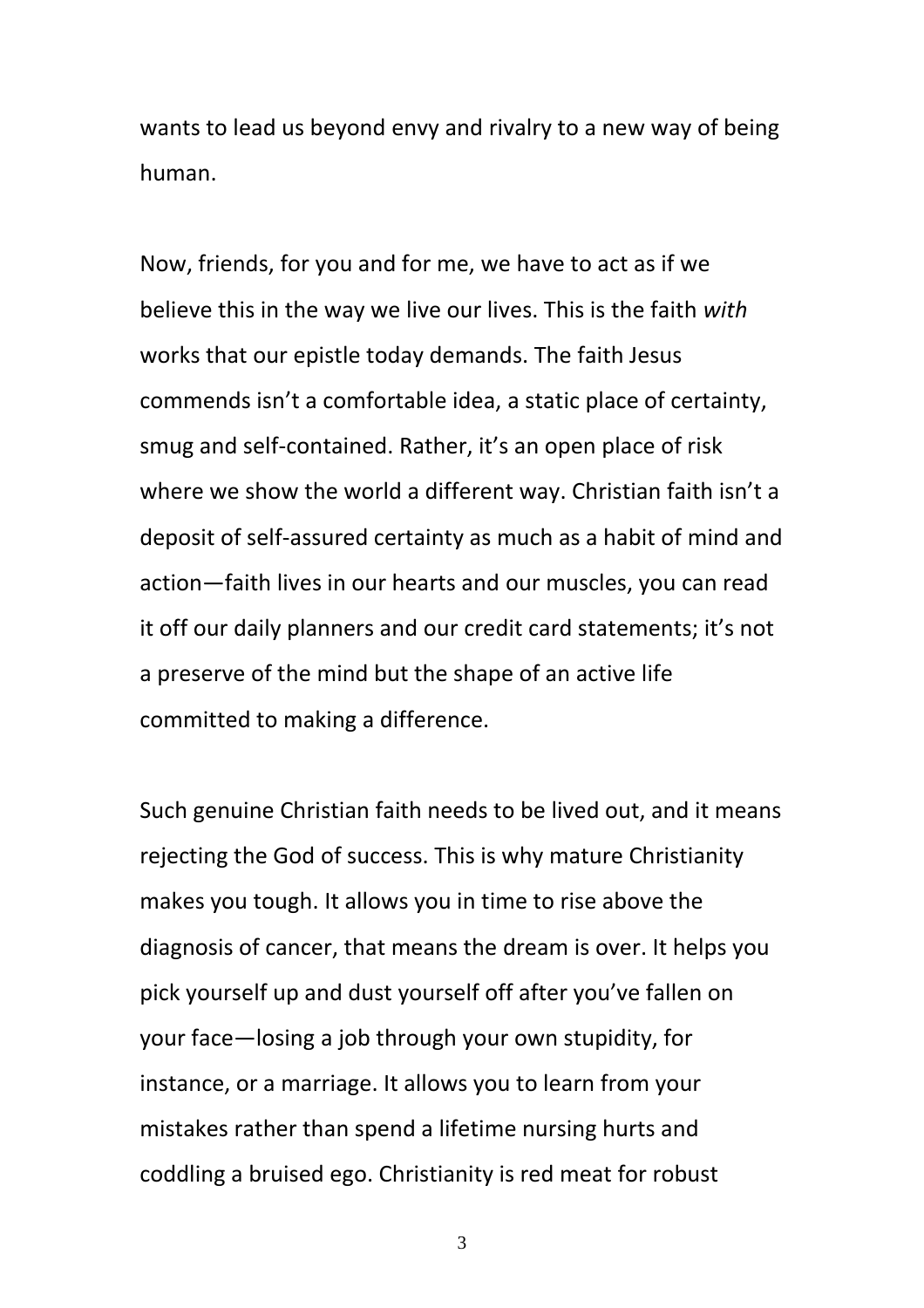human living or, if you prefer a vegetarian image, it's wholegrain for a healthy human heart.

But if all this is the good news, now we come to the bad news. It's not just that we have to question the gospel of success. It goes further than that. God's people are regularly called to suffer, and suffer without deserving it, so we show the world just how it works, just what unjust and destructive spirits lurk in our universal obsession with success, with winning, with being number one.

In our Isaiah reading today, faithful Israel, the whole people of God in exile, takes on the mantle of teacher of the nations. And it's Israel's suffering that shows the nations what they're truly like—how the naturally envious human drive to success makes rivalry inevitable, so it accelerates into the violent war of each against all, until a scapegoat is needed that everyone can agree is the problem. Hence the history of anti-Semitism, with Israel serving as a convenient innocent scapegoat throughout history, and still in our own time in the face of bitter hatred from other parts of the Middle East. Sadly Israel and certain of her friends internationally too-readily return the favour by hating back, and God's demanding vocation for Israel, to be the suffering servant who reveals the truth about history, is aborted.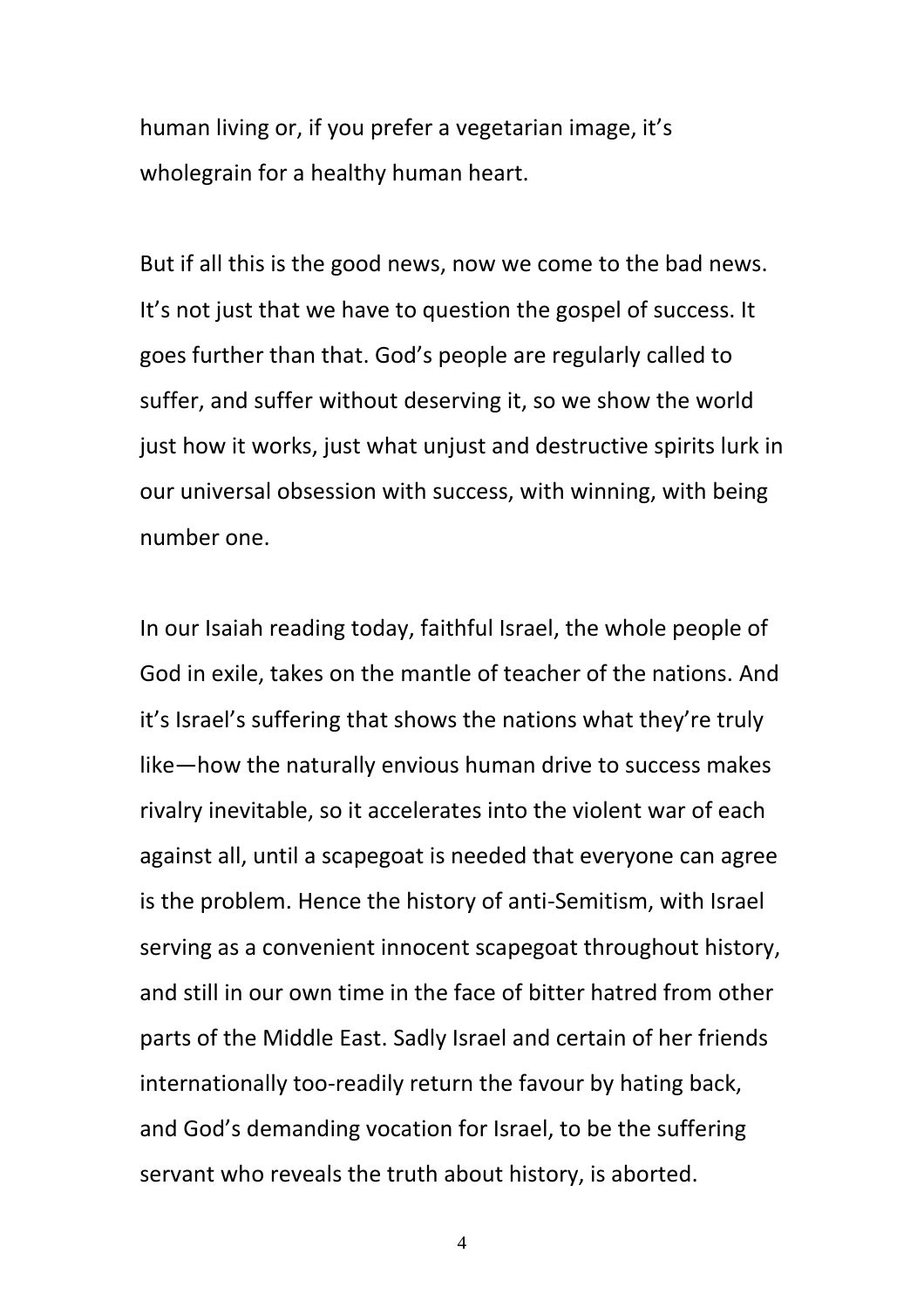In turn, Jesus takes up the vocation of Israel in person, crucified as the chief troublemaker to restore peace by uniting everyone against him—the Romans and the Jews, Herod and Pilate. But in Jesus' innocent death the truth is revealed, along with the great lie that makes peace by means of scapegoating the innocent. Hence Jesus' resurrection is God's great vindication of every innocent victim. In the words of Isaiah today, 'The Lord God helps me; therefore I have not been disgraced; therefore I have set my face like flint, and I know that I shall not be put to shame; he who vindicates me is near.' No wonder the earliest Christians applied this teaching about Israel to Jesus himself.

Friends, you and I are told by Jesus today that we may well need to share in his vocation of innocent suffering, not because suffering is good for us, but because God needs a community of people in the world who will reveal the truth by letting the world do its worst and by acting with faith in the face of it, revealing the alternative that God brings. So the faith we're given and the works it requires are going to mean taking up Jesus' cross, which is our contribution to making the world a better place.